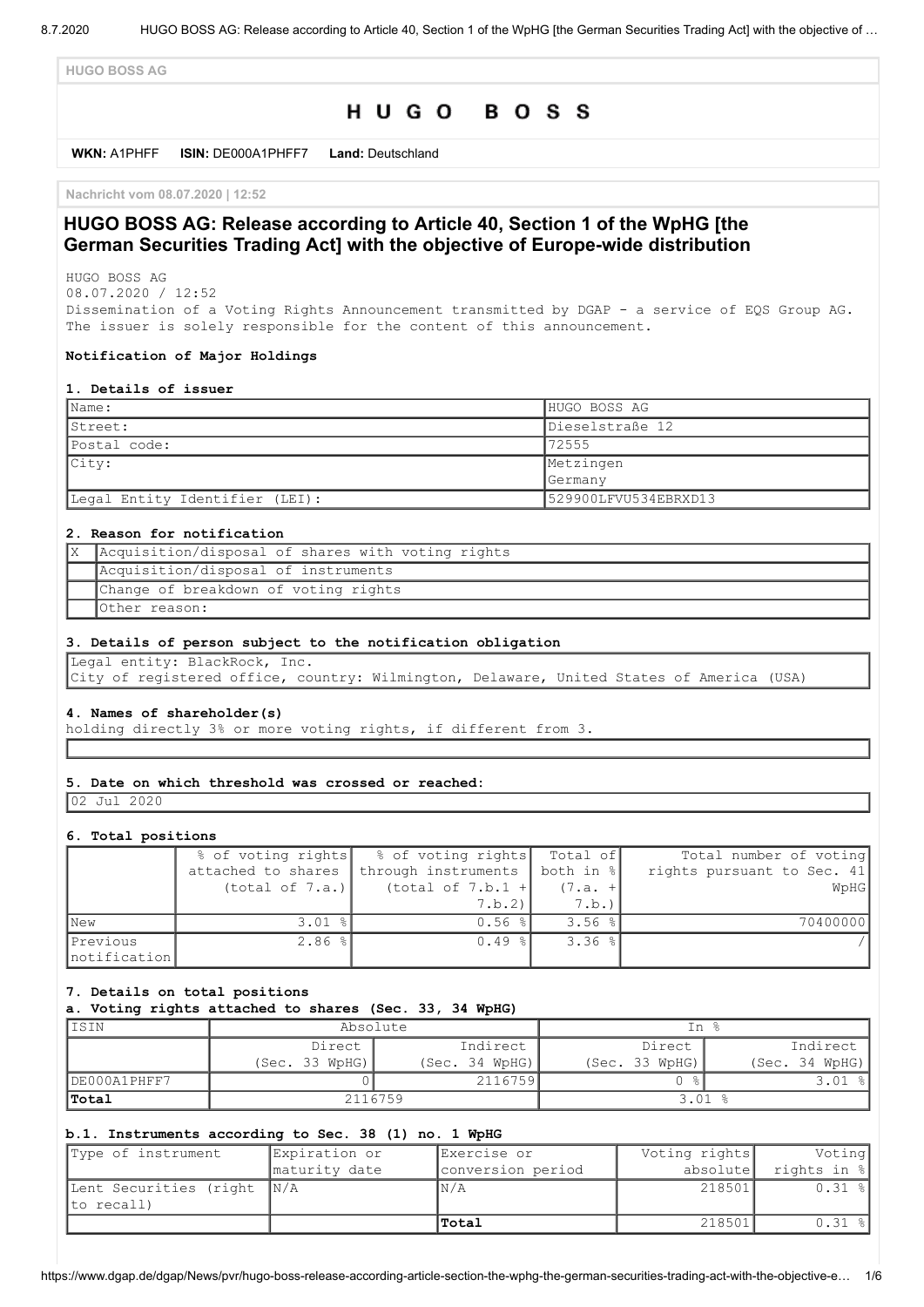8.7.2020 HUGO BOSS AG: Release according to Article 40, Section 1 of the WpHG [the German Securities Trading Act] with the objective of ...

#### **b.2. Instruments according to Sec. 38 (1) no. 2 WpHG**

| Type of                    | Expiration or           | Exercise or                  | Cash or physical   Voting rights |        | Voting                  |
|----------------------------|-------------------------|------------------------------|----------------------------------|--------|-------------------------|
| linstrument                | maturity date           | conversion period settlement |                                  |        | absolute rights in $  $ |
| Contract for<br>Difference | $\mathbb{N}/\mathbb{A}$ | IN/A                         | lCash                            | 173180 | $0.25$ $\frac{8}{1}$    |
|                            |                         |                              | <b>Total</b>                     | 173180 | $0.25$ $\frac{8}{1}$    |

# **8. Information in relation to the person subject to the notification obligation**

Person subject to the notification obligation is not controlled nor does it control any other undertaking(s) that directly or indirectly hold(s) an interest in the (underlying) issuer (1.).

X Full chain of controlled undertakings starting with the ultimate controlling natural person or legal entity:

| Name                     | % of voting rights             | % of voting rights through Total of both (if |                |
|--------------------------|--------------------------------|----------------------------------------------|----------------|
|                          | (if at least $3\frac{6}{5}$ or | instruments (if at least 5%                  | at least 5% or |
|                          | more)                          | or more)                                     | more)          |
| BlackRock, Inc.          |                                | ⊱                                            |                |
| Trident Merger LLC       | g.                             | &                                            |                |
| BlackRock Investment     | °                              | 응                                            |                |
| Management, LLC          |                                |                                              |                |
|                          | 옹                              | g.                                           | ⊱              |
| BlackRock, Inc.          | 옹                              | g.                                           | ⊱              |
| BlackRock Holdco 2, Inc. | g.                             | &                                            |                |
| BlackRock Financial      | g<br>8                         | g                                            |                |
| Management, Inc.         |                                |                                              |                |
|                          | ိင                             | နွ                                           |                |
| BlackRock, Inc.          | နွ                             | နွ                                           |                |
| BlackRock Holdco 2, Inc. | ိင                             | 응                                            |                |
| BlackRock Financial      | ٩,                             | g                                            |                |
| Management, Inc.         |                                |                                              |                |
| BlackRock International  | g <sub>o</sub>                 | &                                            |                |
| Holdings, Inc.           |                                |                                              |                |
| BR Jersey International  | g <sub>o</sub>                 | &                                            |                |
| Holdings L.P.            |                                |                                              |                |
| BlackRock (Singapore)    | g<br>8                         | 옹                                            |                |
| Holdco Pte. Ltd.         |                                |                                              |                |
| BlackRock (Singapore)    | ℅                              | ℅                                            |                |
| Limited                  |                                |                                              |                |
|                          | နွ                             | နွ                                           |                |
| BlackRock, Inc.          | g.                             | 옹                                            |                |
| BlackRock Holdco 2, Inc. | ိင                             | g.                                           |                |
| BlackRock Financial      |                                |                                              |                |
| Management, Inc.         |                                |                                              |                |
| BlackRock Holdco 4, LLC  | g.                             | &                                            |                |
| BlackRock Holdco 6, LLC  | g <sub>o</sub>                 | s,                                           |                |
| BlackRock Delaware       | $\approx$                      | 응                                            |                |
| Holdings Inc.            |                                |                                              |                |
| BlackRock Fund Advisors  | နွ                             | s,                                           | ⊱              |
|                          | g.                             | &                                            |                |
| BlackRock, Inc.          | နွ                             | s,                                           | g              |
| BlackRock Holdco 2, Inc. | g.                             | s,                                           | g.             |
| BlackRock Financial      | $\mathsf{Q}_\kappa$            | ۶ŕ                                           |                |
| Management, Inc.         |                                |                                              |                |
| BlackRock Holdco 4, LLC  | 옹                              | $\frac{1}{6}$                                |                |
| BlackRock Holdco 6, LLC  | $\frac{6}{3}$                  | $\frac{1}{6}$                                | 옹              |
| BlackRock Delaware       | g.                             | ⊱                                            |                |
| Holdings Inc.            |                                |                                              |                |
| BlackRock Institutional  | g.                             | 옹                                            |                |
| Trust Company, National  |                                |                                              |                |
| Association              |                                |                                              |                |
|                          | $\frac{6}{3}$                  | $\frac{1}{6}$                                | g.             |
| BlackRock, Inc.          | $\frac{6}{5}$                  | $\frac{1}{6}$                                | $\frac{8}{6}$  |
| BlackRock Holdco 2, Inc. | $\frac{6}{6}$                  | $\frac{1}{6}$                                | $\%$           |
| BlackRock Financial      | $\frac{6}{6}$                  | $\frac{8}{6}$                                | $\frac{6}{5}$  |
| Management, Inc.         |                                |                                              |                |
| BlackRock International  | 옹                              | $\frac{1}{6}$                                | $\frac{6}{6}$  |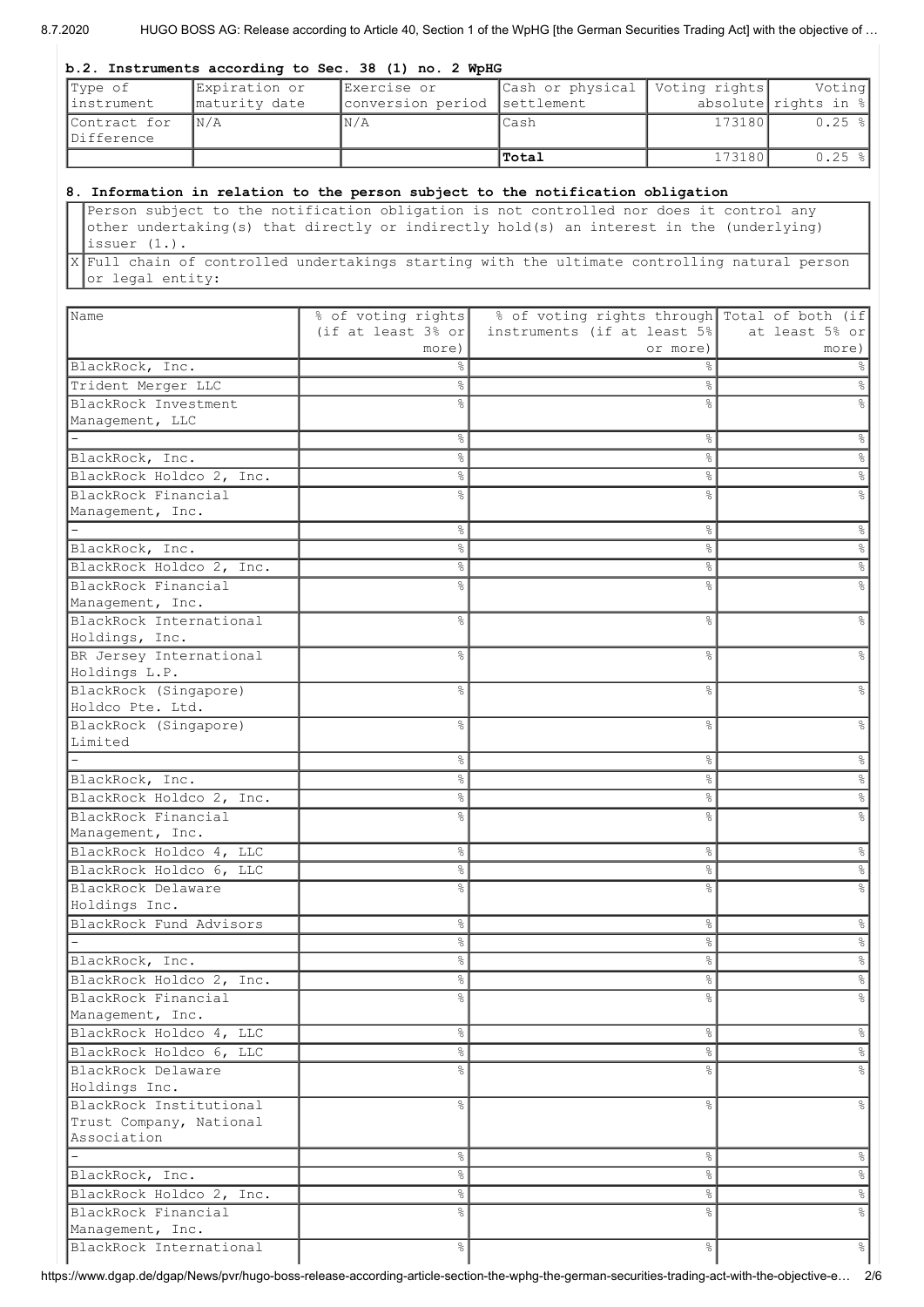| Holdings, Inc.             |                |                |                           |
|----------------------------|----------------|----------------|---------------------------|
| BR Jersey International    | 옹              | 옹              | g                         |
| Holdings L.P.              |                |                |                           |
| BlackRock Australia Holdco | g              | 옹              | g                         |
| Pty. Ltd.                  |                |                |                           |
| BlackRock Investment       | $\frac{9}{2}$  | ٥Ŗ             |                           |
| Management (Australia)     |                |                |                           |
| Limited                    |                |                |                           |
|                            | g.             | &              | န္                        |
| BlackRock, Inc.            | g.             | &              | s,                        |
| BlackRock Holdco 2, Inc.   | g.             | &              | °                         |
| BlackRock Financial        | $\frac{9}{2}$  | ٥Ŗ             | g                         |
| Management, Inc.           |                |                |                           |
| BlackRock International    | g <sub>o</sub> | ٥Ŗ             | g                         |
| Holdings, Inc.             |                |                |                           |
| BR Jersey International    | $\frac{6}{5}$  | ٥Ŗ             | ٥Ŗ                        |
| Holdings L.P.              |                |                |                           |
| BlackRock (Singapore)      | $\frac{6}{10}$ | ٥Ŗ             | ٥Ŗ                        |
| Holdco Pte. Ltd.           |                |                |                           |
| BlackRock HK Holdco        | $\frac{6}{10}$ | &              | ٥Ŗ                        |
| Limited                    |                |                |                           |
| BlackRock Asset Management | g <sub>o</sub> | 8              | g                         |
| North Asia Limited         |                |                |                           |
|                            | $\%$           | &              | &                         |
| BlackRock, Inc.            | $\%$           | &              | &                         |
| BlackRock Holdco 2, Inc.   | $\%$           | &              | °                         |
| BlackRock Financial        | $\frac{6}{5}$  | g              | e<br>8                    |
| Management, Inc.           |                |                |                           |
| BlackRock International    | $\frac{6}{6}$  | &              | e<br>8                    |
| Holdings, Inc.             |                |                |                           |
| BR Jersey International    | $\frac{6}{6}$  | &              | နွ                        |
| Holdings L.P.              |                |                |                           |
| BlackRock Holdco 3, LLC    | $\frac{6}{6}$  | °              | 옹                         |
| BlackRock Canada Holdings  | $\approx$      | ٥Ŗ             |                           |
| LP                         |                |                |                           |
| BlackRock Canada Holdings  | $\frac{6}{5}$  | 8              | g                         |
| <b>ULC</b>                 |                |                |                           |
| BlackRock Asset Management | $\frac{6}{5}$  | ٥Ŗ             | ٥Ŗ                        |
| Canada Limited             |                |                |                           |
|                            | $\frac{6}{2}$  | ⊱              |                           |
| BlackRock, Inc.            | $\frac{6}{5}$  | $\%$           | $\frac{1}{\sqrt{2}}$      |
| BlackRock Holdco 2, Inc.   | $\frac{6}{5}$  | $\frac{8}{6}$  | $\frac{1}{\sqrt{2}}$      |
| BlackRock Financial        | န္             | g.             | e,                        |
| Management, Inc.           |                |                |                           |
| BlackRock International    | $\frac{6}{6}$  | $\frac{8}{6}$  | $\frac{6}{6}$             |
| Holdings, Inc.             |                |                |                           |
| BR Jersey International    | $\frac{6}{10}$ | &              | $\frac{8}{6}$             |
| Holdings L.P.              |                |                |                           |
| BlackRock Holdco 3, LLC    | $\frac{6}{6}$  | $\frac{8}{6}$  | $\infty$                  |
| BlackRock Cayman 1 LP      | 옹              | g.             | $^{\circ}$                |
| BlackRock Cayman West Bay  | $\frac{6}{10}$ | o <sub>o</sub> | $\%$                      |
| Finco Limited              |                |                |                           |
| BlackRock Cayman West Bay  | $\approx$      | $\%$           | $\ensuremath{\mathsf{S}}$ |
| IV Limited                 |                |                |                           |
| BlackRock Group Limited    | $\frac{6}{5}$  | $\frac{1}{6}$  | $\frac{6}{5}$             |
| BlackRock Finance Europe   | $\frac{6}{6}$  | $\%$           | $\%$                      |
| Limited                    |                |                |                           |
| BlackRock (Netherlands)    | $\frac{6}{6}$  | &              | $\ensuremath{\mathsf{S}}$ |
| B.V.                       |                |                |                           |
|                            | $\frac{6}{5}$  | $\frac{8}{6}$  | $\infty$                  |
| BlackRock, Inc.            | $\frac{6}{5}$  | g.             | $^{\circ}$                |
| BlackRock Holdco 2, Inc.   | 옹              | $\%$           | $\frac{1}{\sqrt{2}}$      |
| BlackRock Financial        | $\frac{6}{6}$  | &              | $^{\circ}$                |
| Management, Inc.           |                |                |                           |
| BlackRock International    | န္             | &              | $\infty$                  |
| Holdings, Inc.             |                |                |                           |
| BR Jersey International    | $\%$           | $\frac{8}{6}$  | $\frac{6}{5}$             |
| Holdings L.P.              |                |                |                           |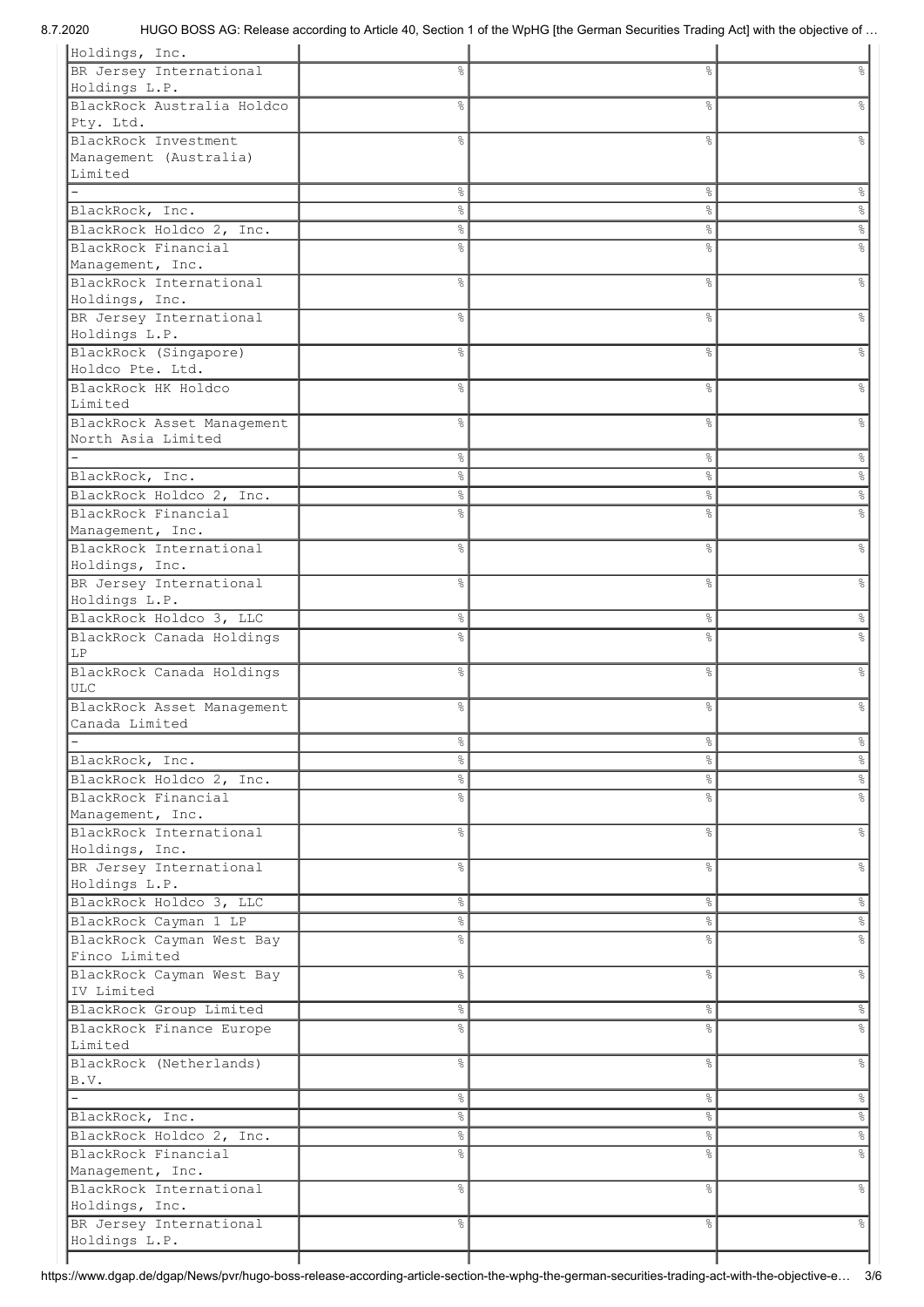8.7.2020 HUGO BOSS AG: Release according to Article 40, Section 1 of the WpHG [the German Securities Trading Act] with the objective of …

| BlackRock Holdco 3, LLC                     | $\frac{6}{6}$  | &              | $\frac{8}{6}$ |
|---------------------------------------------|----------------|----------------|---------------|
| BlackRock Cayman 1 LP                       | ိင             | နွ             |               |
| BlackRock Cayman West Bay                   | $\frac{6}{10}$ | ⊱              |               |
| Finco Limited                               |                |                |               |
| BlackRock Cayman West Bay                   | $\frac{6}{5}$  | $\%$           |               |
| IV Limited                                  |                |                |               |
| BlackRock Group Limited                     | န္             | $\%$           |               |
| BlackRock Finance Europe                    | $\frac{9}{2}$  | ℅              |               |
| Limited                                     |                |                |               |
| BlackRock Advisors (UK)                     | g<br>8         | &              |               |
| Limited                                     |                |                |               |
|                                             | 옹              | နွ             | ိ             |
| BlackRock, Inc.                             | 옹              | နွ             | &             |
| BlackRock Holdco 2, Inc.                    | 옹              | &              | $\%$          |
| BlackRock Financial                         | g<br>8         | 옹              |               |
| Management, Inc.<br>BlackRock International | $\frac{6}{6}$  |                |               |
| Holdings, Inc.                              |                | နွ             |               |
| BR Jersey International                     | $\frac{6}{6}$  | $\%$           |               |
| Holdings L.P.                               |                |                |               |
| BlackRock Holdco 3, LLC                     | 옹              | $\%$           | ိင            |
| BlackRock Cayman 1 LP                       | 옹              | &              | e<br>8        |
| BlackRock Cayman West Bay                   | g<br>8         | ℅              |               |
| Finco Limited                               |                |                |               |
| BlackRock Cayman West Bay                   | g <sub>o</sub> | 옹              |               |
| IV Limited                                  |                |                |               |
| BlackRock Group Limited                     | နွ             | နွ             |               |
| BlackRock Luxembourg                        | ٩,             |                |               |
| Holdco S.a.r.l.                             |                |                |               |
| BlackRock (Luxembourg)                      | $\frac{9}{2}$  | &              |               |
| S.A.                                        |                |                |               |
|                                             | 옹              | $\%$           | န္            |
| BlackRock, Inc.                             | g.             | &              | e<br>8        |
| BlackRock Holdco 2, Inc.                    | 옹              | နွ             | °             |
| BlackRock Financial                         | 옹              | ⊱              |               |
| Management, Inc.                            |                |                |               |
| BlackRock International                     | g<br>8         | နွ             |               |
| Holdings, Inc.                              |                |                |               |
| BR Jersey International                     | 옹              | နွ             |               |
| Holdings L.P.                               |                |                |               |
| BlackRock Holdco 3, LLC                     | g.             | $\%$           | နွ            |
| BlackRock Cayman 1 LP                       | နွ             | နွ             |               |
| BlackRock Cayman West Bay                   | 옹              | 옹              |               |
| Finco Limited                               |                |                |               |
| BlackRock Cayman West Bay                   | g<br>8         | &              | &             |
| IV Limited                                  |                |                |               |
| BlackRock Group Limited                     | 옹              | &              | g.            |
| BlackRock International<br>Limited          | g<br>8         | &              |               |
| BlackRock Life Limited                      | $\%$           | &              | %             |
|                                             | $\%$           | $\%$           | $\%$          |
| BlackRock, Inc.                             | 옹              | $\%$           | $\%$          |
| BlackRock Holdco 2, Inc.                    | 옹              | $\%$           | $\%$          |
| BlackRock Financial                         | $\frac{6}{5}$  | o <sub>o</sub> |               |
| Management, Inc.                            |                |                |               |
| BlackRock International                     | $\frac{6}{6}$  | $\%$           | e<br>8        |
| Holdings, Inc.                              |                |                |               |
| BR Jersey International                     | g<br>8         | &              | e<br>8        |
| Holdings L.P.                               |                |                |               |
| BlackRock Holdco 3, LLC                     | 옹              | &              | 응             |
| BlackRock Cayman 1 LP                       | 옹              | &              | %             |
| BlackRock Cayman West Bay                   | g<br>8         | 옹              |               |
| Finco Limited                               |                |                |               |
| BlackRock Cayman West Bay                   | $\frac{6}{6}$  | &              | 응             |
| IV Limited                                  |                |                |               |
| BlackRock Group Limited                     | 옹              | နွ             | %             |
| BlackRock Finance Europe                    | g<br>8         | &              |               |
| Limited                                     |                |                |               |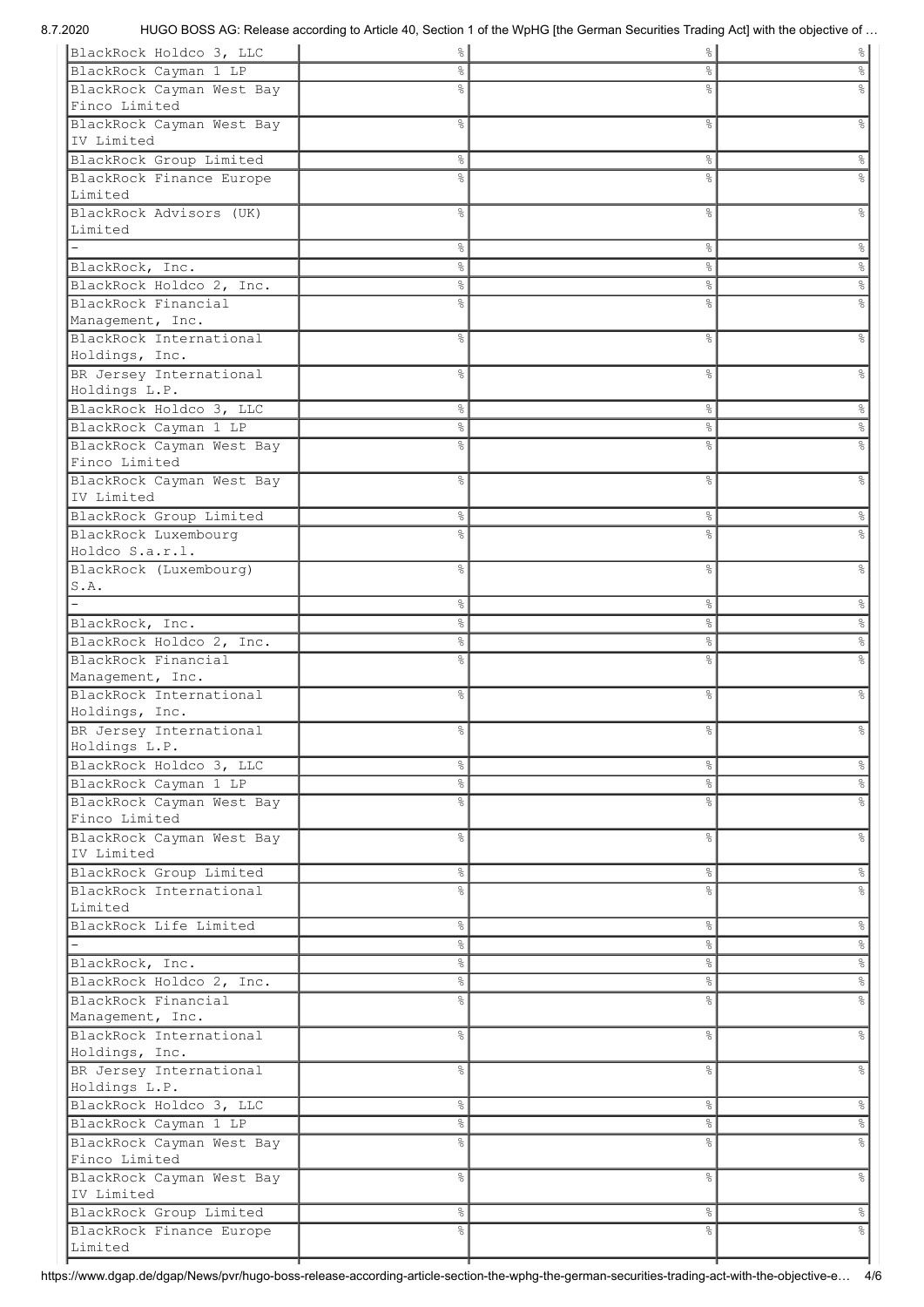8.7.2020 HUGO BOSS AG: Release according to Article 40, Section 1 of the WpHG [the German Securities Trading Act] with the objective of …

| BlackRock Investment<br>Management (UK) Limited |                | g              | ℅              |
|-------------------------------------------------|----------------|----------------|----------------|
|                                                 | န္             | နွ             |                |
| BlackRock, Inc.                                 | g.             | o <sub>o</sub> |                |
| BlackRock Holdco 2, Inc.                        | g.             | နွ             | &              |
| BlackRock Financial                             | $\frac{6}{10}$ | ٥Ŗ             |                |
| Management, Inc.                                |                |                |                |
| BlackRock International                         | $\frac{6}{10}$ | o <sub>o</sub> | $\frac{6}{5}$  |
| Holdings, Inc.                                  |                |                |                |
| BR Jersey International                         | g <sub>o</sub> | &              | g              |
| Holdings L.P.                                   |                |                |                |
| BlackRock Holdco 3, LLC                         | 옹              | နွ             | &              |
| BlackRock Cayman 1 LP                           | 옹              | &              | $\%$           |
| BlackRock Cayman West Bay                       | g <sub>o</sub> | &              | g              |
| Finco Limited                                   |                |                |                |
| BlackRock Cayman West Bay                       | $\frac{6}{6}$  | &              | &              |
| IV Limited                                      |                |                |                |
| BlackRock Group Limited                         | န္             | နွ             | &              |
| BlackRock Luxembourg                            | $\frac{9}{2}$  | ٥Ŗ             |                |
| Holdco S.a.r.l.                                 |                |                |                |
| BlackRock Investment<br>Management Ireland      | g <sub>o</sub> | &              |                |
| Holdings Limited                                |                |                |                |
| BlackRock Asset Management                      | $\frac{6}{5}$  | o <sub>o</sub> |                |
| Ireland Limited                                 |                |                |                |
|                                                 | န္             | နွ             | &              |
| BlackRock, Inc.                                 | န္             | &              | $\%$           |
| BlackRock Holdco 2, Inc.                        | $\%$           | နွ             | $\%$           |
| BlackRock Financial                             | $\frac{9}{2}$  | ٥Ŗ             |                |
| Management, Inc.                                |                |                |                |
| BlackRock International                         | g<br>8         | နွ             | $\frac{6}{10}$ |
| Holdings, Inc.                                  |                |                |                |
| BR Jersey International                         | g<br>8         | နွ             | 옹              |
| Holdings L.P.                                   |                |                |                |
| BlackRock Holdco 3, LLC                         | န္             | နွ             | နွ             |
| BlackRock Cayman 1 LP                           | $\%$           | &              |                |
| BlackRock Cayman West Bay                       | g <sub>o</sub> | နွ             |                |
| Finco Limited                                   |                |                |                |
| BlackRock Cayman West Bay                       | နွ             | နွ             | နွ             |
| IV Limited                                      |                |                |                |
| BlackRock Group Limited                         | 옹              | နွ             | န္             |
| BlackRock Luxembourg<br>Holdco S.a.r.l.         | $\frac{6}{6}$  | o <sub>o</sub> |                |
|                                                 |                |                |                |
| BlackRock UK Holdco<br>Limited                  | g<br>8         | &              | &              |
| BlackRock Asset Management                      | $\frac{6}{6}$  | o <sub>o</sub> | &              |
| Schweiz AG                                      |                |                |                |
|                                                 | $\%$           | နွ             | $\%$           |
| BlackRock, Inc.                                 | နွ             | နွ             | $\%$           |
| BlackRock Holdco 2, Inc.                        | 옹              | &              | $\%$           |
| BlackRock Financial                             | g<br>8         | &              |                |
| Management, Inc.                                |                |                |                |
| BlackRock International                         | g.             | နွ             | o,             |
| Holdings, Inc.                                  |                |                |                |
| BR Jersey International                         | g<br>8         | နွ             | နွ             |
| Holdings L.P.                                   |                |                |                |
| BlackRock Holdco 3, LLC                         | 옹              | နွ             | $\%$           |
| BlackRock Cayman 1 LP                           | 옹              | &              | $\%$           |
| BlackRock Cayman West Bay                       | $\frac{6}{5}$  | g<br>6         | g<br>8         |
| Finco Limited                                   |                |                |                |
| BlackRock Cayman West Bay                       | $\frac{6}{6}$  | o <sub>o</sub> | $\%$           |
| IV Limited                                      |                |                |                |
| BlackRock Group Limited                         | 옹              | နွ             | $\epsilon$     |
| BlackRock Finance Europe                        | g<br>8         | &              |                |
| Limited                                         |                |                |                |
| BlackRock Investment<br>Management (UK) Limited | 옹              | နွ             | &              |
| BlackRock Fund Managers                         | နွ             | နွ             | °              |
|                                                 |                |                |                |